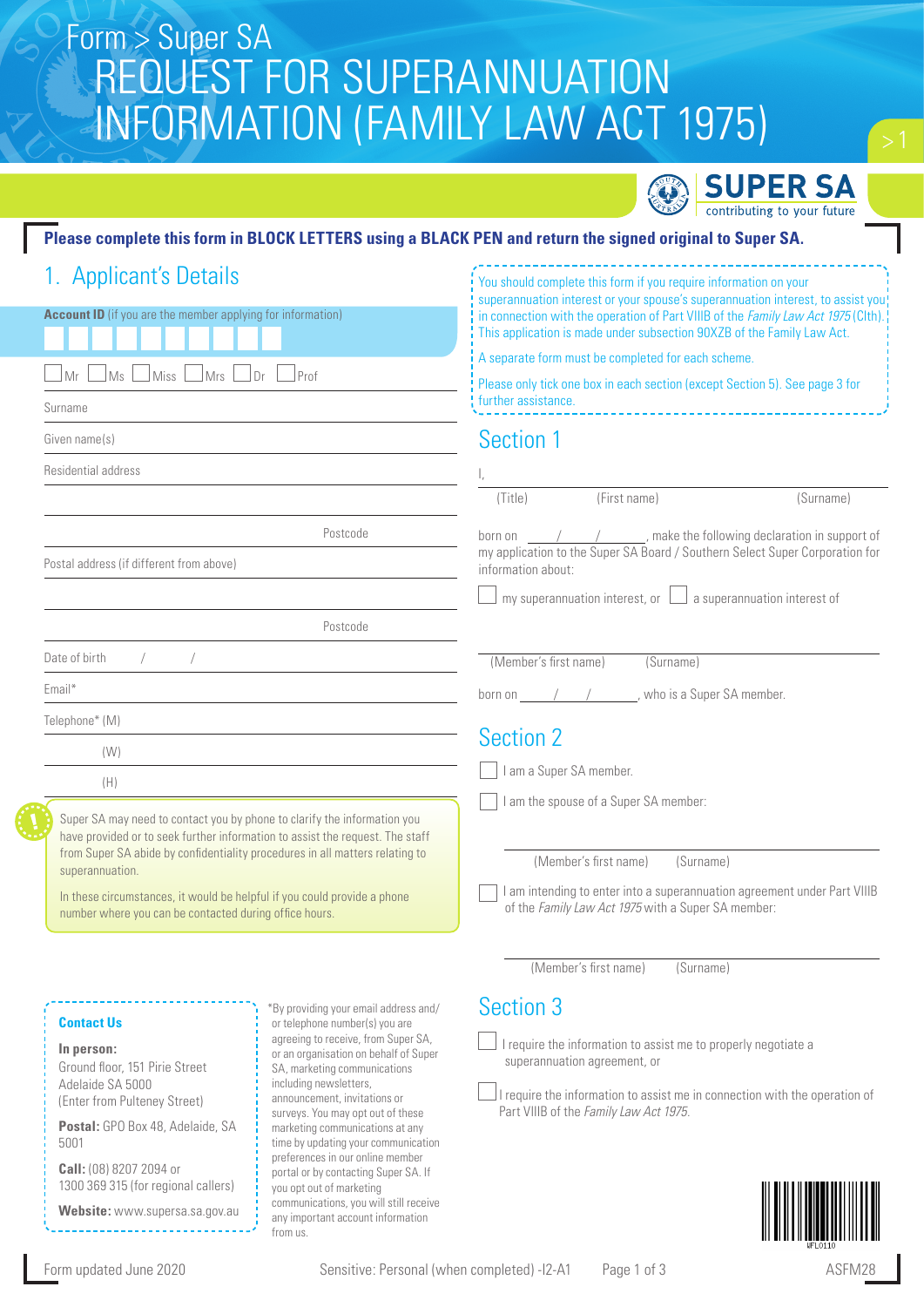# Form > Super SA REQUEST FOR SUPERANNUATION INFORMATION (FAMILY LAW ACT 1975)



# **Please complete this form in BLOCK LETTERS using a BLACK PEN and return the signed original to Super SA.**

## Section 4

The information will be provided at the date of application unless you specify an earlier date. Please specify below if you require an earlier date.

 $\Box$  I require the information to be provided at  $\_\,\_\,\_\,\_\,\_\,\_\,\_\,\_\,\_\$  (This date can only be earlier than the date of application.)

# Section 5

### **Only applies to applicants who are not Super SA members.**

 $\Box$  I am not a Super SA member, but am legally married (or was legally married) to the Super SA member, and I therefore attach a copy of: **OR**

 Legal marriage certificate, issued under the Births, Deaths and Marriages Act 1996 (the registered certificate or the commemorative certificate), and

**One** of the following to verify my identity:

 $\Box$  Recent bank account statement

Government concession card



legally married (or was not legally married) to the Super SA member, and I therefore attach a copy of:

 $\Box$  I am not a Super SA member, and am not

**Two** of the following to verify my identity:

Recent bank account statement

Driver's licence

 Recent utility account (gas, electric, phone)

Government concession card

Fees can be paid by electronic funds transfer.

Please use the following bank details:

**Name: Southern State Superannuation Scheme BSB: 065-266**

**Account Number: 10000493 Reference number: "RFI +** *your initial + your surname***"**

Section 6 – Fees and Charges *See page 3 for more information*

- − A fee of \$70 (including GST) is payable if requesting information on a member of:
	- − Triple S
	- − Super SA Flexible Rollover Product
	- − Super SA Income Stream
	- Super SA Select.
- − A fee of \$176 (including GST) is payable if requesting information on a member of:
	- − Pension Scheme
	- − Lump Sum Scheme
	- − SA Ambulance Service Superannuation Scheme.
- − If the individual is a member of more than one scheme the applicable fee is payable for each of the scheme memberships. For example: If a Request for Information is sought for a Triple S and Lump Sum Scheme account, the fee payable is \$246 (\$70 for Triple S and \$176 for Lump Sum)

 $\Box$  I have made an electronic funds transfer payment for the amount of \$  $\,$ 

Receipt number: <br>
Receipt number: <br>  $\begin{array}{ccc} \hline \end{array}$ 

to cover the Request for Information fee.

PLEASE SIGN THE DECLARATION OVER THE PAGE